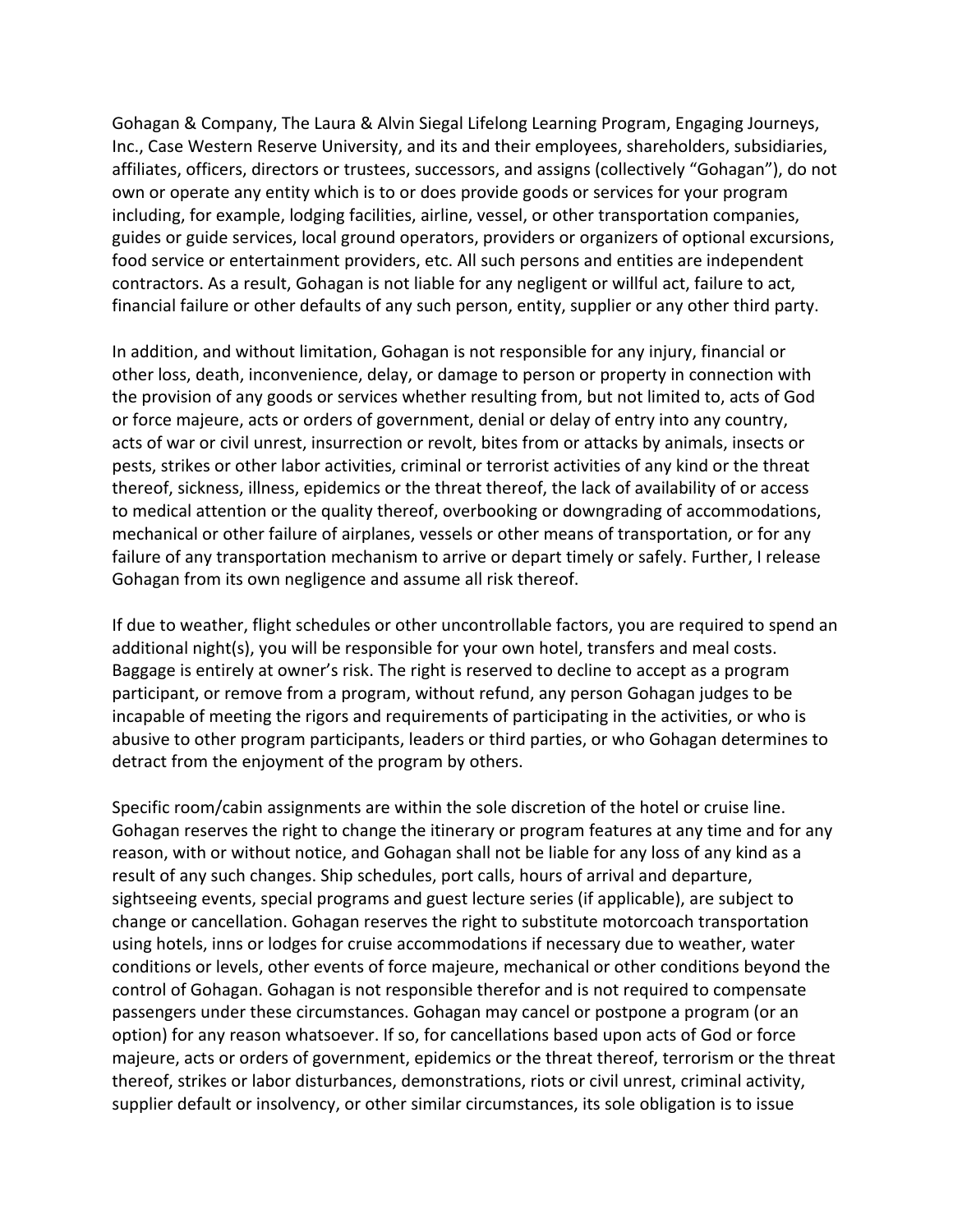credits in the full amount of moneys paid to Gohagan to the extent its suppliers are crediting Gohagan with those monies paid by Gohagan to them. Under no circumstances is Gohagan obligated to refund the cost of any purchased travel insurance. Gohagan is not required to cancel any program for any reason including without limitation, United States Department of State, Centers for Disease Control, World Health Organization or other Warnings or Advisories of any kind. Gohagan is not responsible for fees assessed by air carriers resulting from operational and/or itinerary changes, even if Gohagan makes the flight arrangements or cancels the program. Gohagan reserves the right to substitute vessels, hotels or attractions of a similar category for those listed in this brochure.

### **NOT INCLUDED**:

Taxes; passport, visas and associated fees; COVID-19 related expenses and associated fees; personal expenses such as laundry, telephone calls and Internet access or any other expenses unless specifically otherwise described; accident/sickness, trip cancellation, and baggage insurance; gratuities to ship and hotel personnel; optional sightseeing excursions; baggage charges on aircraft; local departure air/airport tax(es); airfare and associated local taxes, airport facility and security taxes and federal inspection fees not listed as included in the travel program; transfers and baggage handling to/from airport/hotel/ship on day(s) of arrival and/or departure if you are arriving earlier or later than and/or departing earlier or later than the scheduled group transfer(s); any overnight on land due to flight schedule(s); meals, alcoholic or other beverages and all other services not specifically mentioned as included in the travel program.

### **AIRFARE:**

Airfare is subject to change and availability and, depending on the fare basis, likely is nonrefundable. Your airline ticket constitutes a contract between you and the airline, even if purchased through Gohagan.

# **TERMS & CONDITIONS:**

CWRU, and/or their agents assume no responsibility or liability for any act, error or omission, or for any injury, loss, accident, delay or irregularity, which may be caused by any defect in any aircraft, ship, train, bus, or other carrier, or through neglect or default of any subcontractor or other third party, which may be used wholly or in part in the performance of their duty to the participants of the tour. CWRU reserves the right to cancel any tour prior to departure for any reason including insufficient numbers of participants, as well as the right to decline to accept or retain any person as a member of the tour at any time. If bookings fall below the minimum required, passengers will be advised of additional costs or itinerary alterations before departure date. Tour itinerary subject to change if necessary.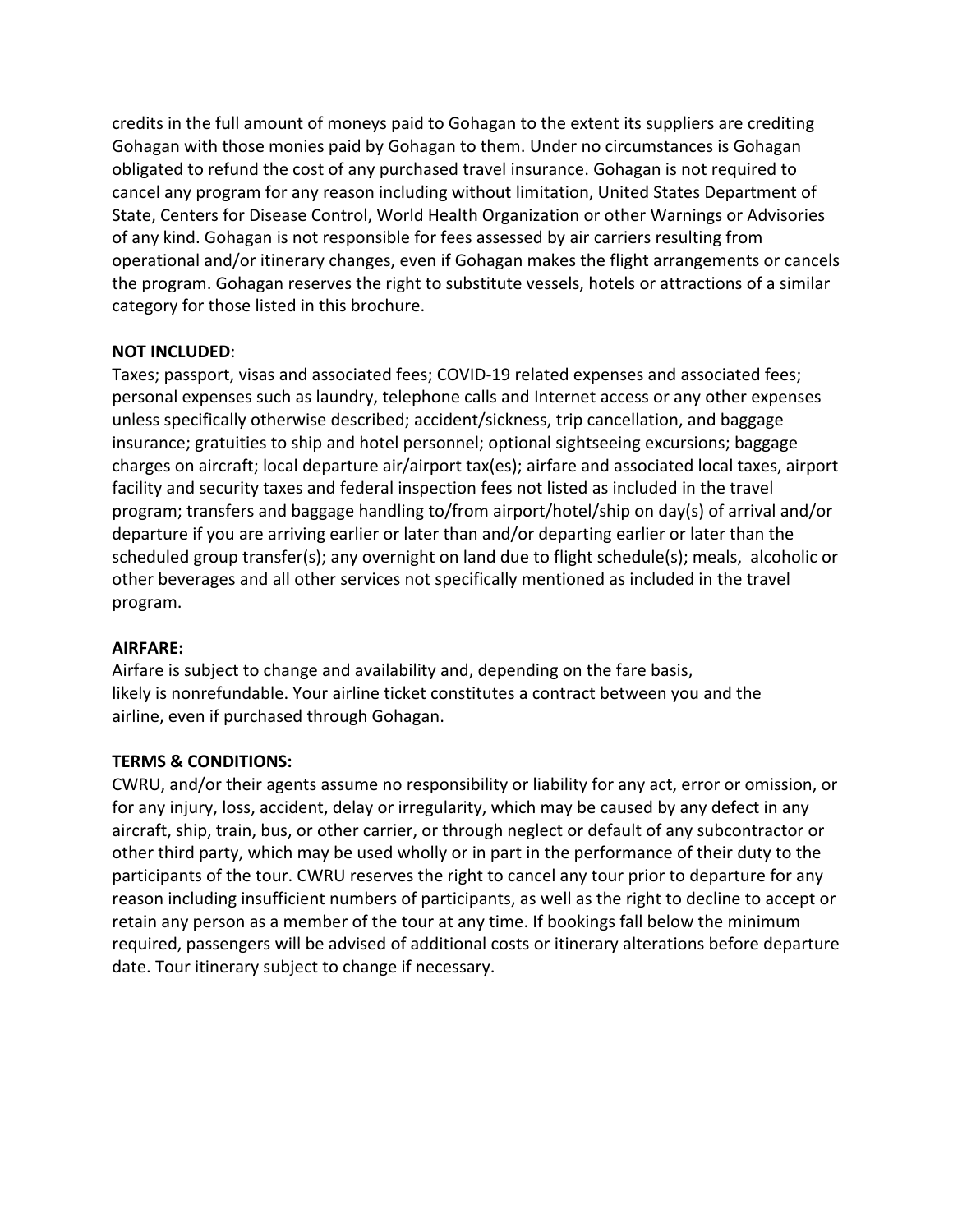**CANCELLATIONS & REFUNDS:** Cancellations for all or any part of the trip including Pre/Post Program reservations will not be effective until received in writing in the offices of Thomas P. Gohagan. Should you have to cancel, the following terms will apply:

| 96 days prior to departure;                                                |
|----------------------------------------------------------------------------|
| Per Person fee from 95 through 61 days prior to                            |
| departure;                                                                 |
| Per Person fee from 60 through 45 days prior to                            |
| departure;                                                                 |
| Per person fee on any cancellations 44 days or less prior to<br>departure. |
|                                                                            |

After the tour has commenced, it is not possible to issue any refunds. No refunds can be issued for occasional missed meals or sightseeing tours. No refunds for any unused portion of the tour. If due to weather, flight schedules, or other uncontrollable factors you are required to spend an additional night, you will be responsible for your own hotel, transfers, and meal costs.

# **RATES:**

Prices quoted are based on fares in effect at the time of printing and are subject to change at any time. On land and/or cruise programs, even after full payment, Gohagan reserves the right to increase the program price in the event of cost increases due to changes in supplier costs, currency fluctuations or fuel or energy surcharges and all such increases are to be paid to Gohagan upon notice to the program participant of such increases. On programs which include Gohagan purchased interstate or international air (which originates or returns to the United States), no increased costs will be passed on after final payment except for subsequently imposed governmental tax increases.

# **CHOICE OF LAW:**

This agreement and any issues regarding the program will be governed by substantive Illinois law.

# BINDING ARBITRATION:

Any dispute concerning, relating or referring to this Agreement, the brochure or any other literature concerning the program, or the program itself, shall be resolved exclusively by binding arbitration pursuant to the Federal Arbitration Act, 9 U.S.C. Sections 1-16, either according to the then existing Commercial Rules of the American Arbitration Association (AAA) or pursuant to the Comprehensive Arbitration Rules & Procedures of the Judicial Arbitration and Mediation Services, Inc. (JAMS). Such proceedings will be governed by substantive (but not procedural) Illinois law and will take place in Chicago, IL. The arbitrator and not any federal, state, or local court or agency shall have exclusive authority to resolve any dispute relating to the interpretation, applicability, enforceability, conscionability, or formation of this contract, including but not limited to any claim that all or any part of this contract is void or voidable. Please understand that by agreeing to these terms and conditions, the participant and Gohagan are waiving the right to a trial by jury. Any arbitration commenced against Gohagan must be on